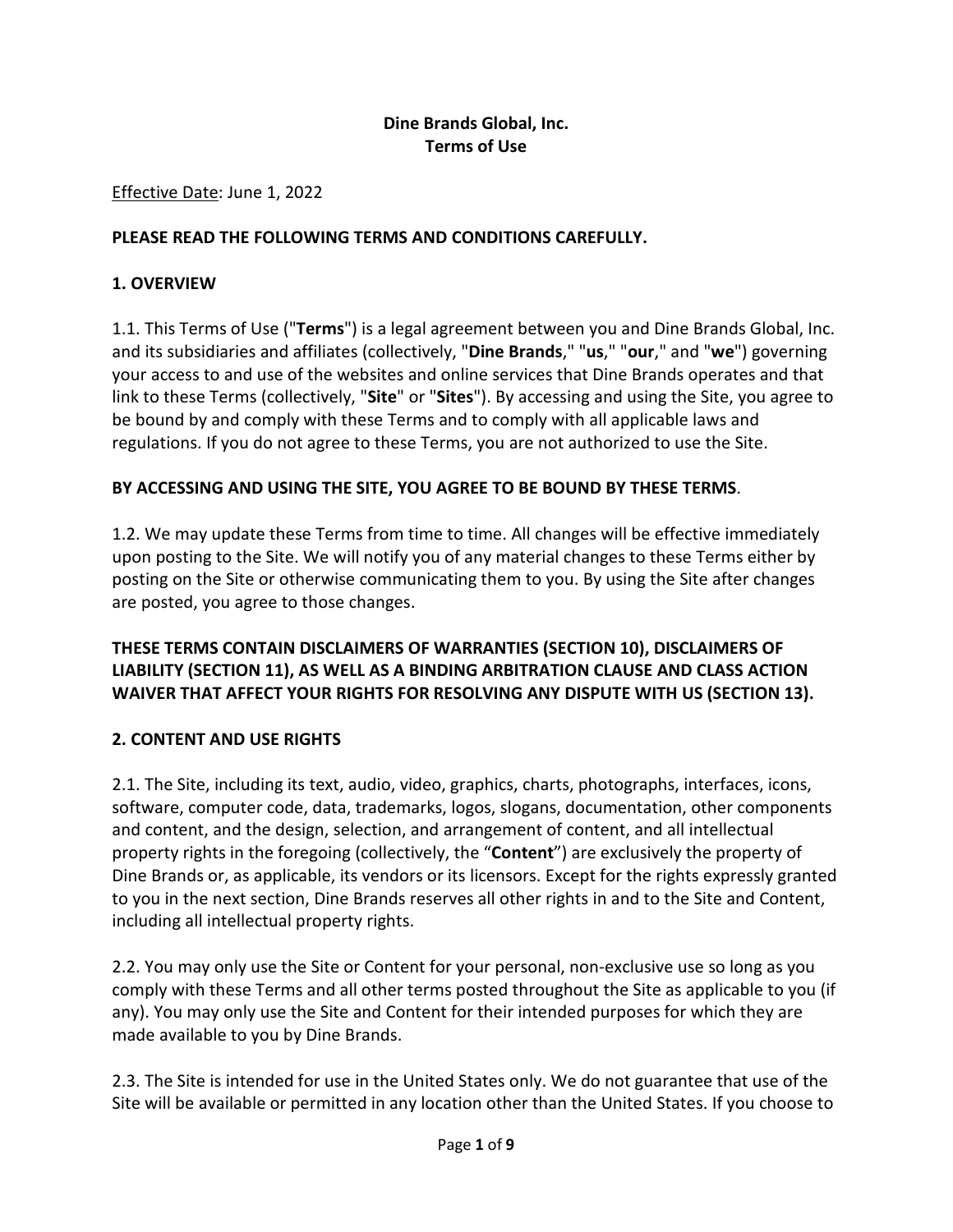access the Site from a location other than the United States, you do so at your own risk. **THE EXISTENCE OF THE SITE OR ANY CONTENT SHALL NOT BE CONSTRUED AS DINE BRANDS OR ITS REPRESENTATIVES OFFERING THE SITE OR CONTENT TO PERSONS IN JURISDICTIONS WHERE THE PROVISION OF SUCH SITE OR CONTENT IS PROHIBITED BY LAW**.

2.4. You may not access, use, or copy any portion of the Site or of the Content through the use of bots, spiders, scrapers, web crawlers, indexing agents, or other automated devices or mechanisms. You agree not to remove or modify any copyright notice or trademark legend, author attribution, or other notice placed on or contained within any of the Content. Except as expressly authorized by us in writing, in no event will you reproduce, redistribute, duplicate, copy, sell, resell, or exploit for any commercial purpose any portion of the Site or the Content or any access to or use of the Site or the Content.

2.5. You represent and agree that all information that you provide to us in connection with your access to and use of the Site is true, accurate, and complete to the best of your knowledge and belief.

### **3. PRIVACY POLICY**

Information that you provide to us or that we collect about you through your access to and use of the Site is subject to our [Privacy Policy.](https://www.dinebrands.com/privacy-policy) We encourage you to read our **Privacy Policy**.

## **4. INTELLECTUAL PROPERTY**

You acknowledge and agree that the Site and its Content constitute valuable intellectual property and proprietary information of Dine Brands or its licensors and content providers that is protected by applicable laws and treaties of the United States and other countries and that you acquire no ownership interest by accessing or using the Site or the Content. Dine Brands owns certain trademarks, names, logos, insignia, or service marks ("**Marks**"). You do not have the right to use any Marks except as expressly agreed to in writing by Dine Brands. In addition, the Site may contain third-party marks and third-party copyrighted materials, which are the property of their respective owners. Nothing in these Terms grants to you any rights in or to those third-party marks or materials without such third party's consent.

### **5. COPYRIGHT POLICY**

If you are a copyright owner who believes in good faith that your copyrighted material has been reproduced, posted, or distributed on the Site in a manner that constitutes copyright infringement, please inform our designated copyright agent by sending written notice by:

# **U.S. Mail**

Dine Brands Global Attention: Compliance Officer—DMCA Copyright Agent 450 N. Brand Blvd., 7th Floor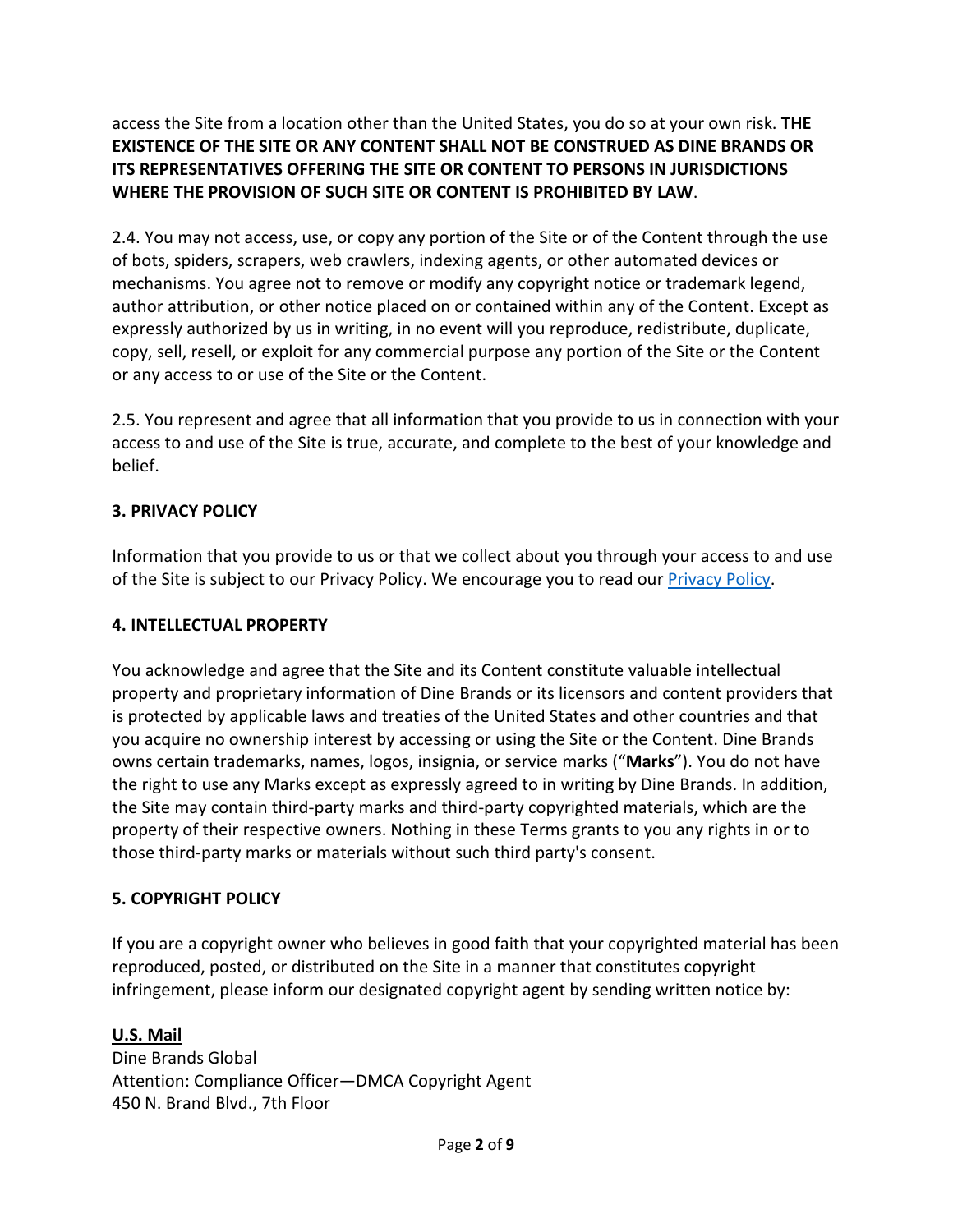## Glendale, CA 91203

### **Email**

## [dmca@dinebrands.com](mailto:dmca@dinebrands.com)

Please include the following information in your written notice: (i) your contact information, including your name, address, telephone number, and email address; (ii) identification and description of each copyrighted work that you claim has been infringed; (iii) the exact URL or location of the material that you claim is infringing; (iv) a statement by you that you have a good faith belief that the disputed use is not authorized by the copyright owner, its agent, or the law; (v) an electronic or physical signature of the person authorized to act on behalf of the owner of the copyright interest; and (vi) a statement by you, made under penalty of perjury, that the information in your notice is accurate and that you are the copyright owner or are authorized to act on behalf of the copyright owners.

### **6. TERMINATION OF ACCESS**

6.1. Dine Brands reserves the right, in its sole discretion, to terminate your access to all or part of the Site, without notice or liability, for any reason including, but not limited to: (a) the unauthorized use of any username or password; or (b) the breach of any agreement between you and Dine Brands including, without limitation, these Terms. Following any such termination of access, you will continue to be bound hereunder to the fullest extent applicable.

6.2. Upon being notified that your access is terminated, you must destroy any materials you have obtained from the Site. You may not access the Site after your access is terminated without our written approval. After terminating your access, Dine Brands will retain all rights, including all intellectual property rights, proprietary rights, and licenses retained in these Terms, and the limitations upon your use and treatment of Content will remain in full force.

### **7. USER CONDUCT**

In connection with your access and use of the Site, you are responsible for complying with all applicable laws, regulations, and policies of all relevant jurisdictions, including all applicable local rules regarding online conduct. Not in limitation of the previous sentence, in connection with your use of the Site, you may not cause or permit any person to do any of the following:

- a. use the Site or Content for any unlawful purpose;
- b. use the Site to post or transmit any material that contains any viruses, Trojan horses, worms, time bombs, cancelbots, malware, adware, or other computer programming routines that may damage, interfere with, surreptitiously intercept, or expropriate any system, data, or personal information;
- c. submit inaccurate, incomplete, or out-of-date information via the Site, commit fraud, or falsify information in connection with your use of the Site.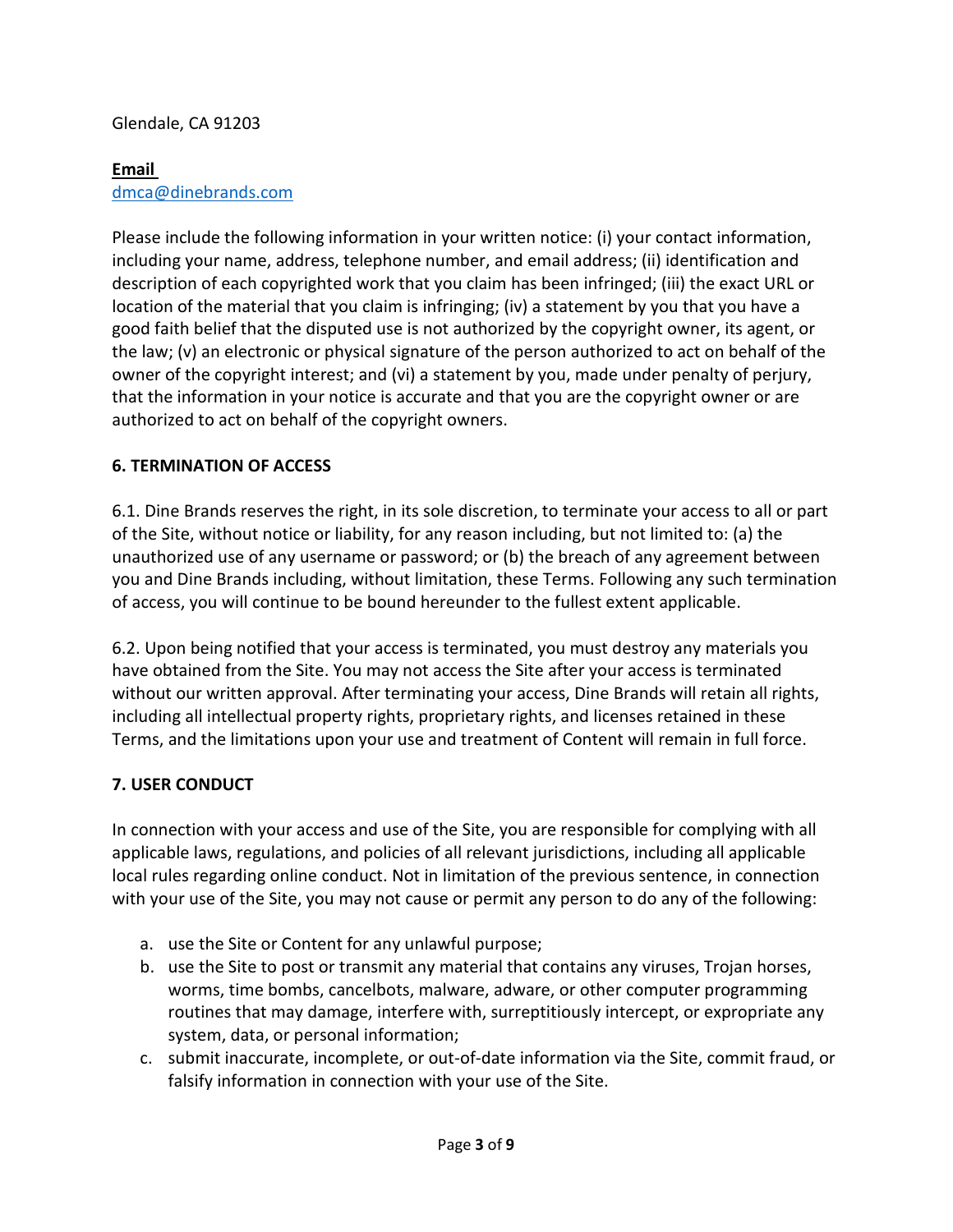- d. impose an unreasonably or disproportionately large load on the Site or otherwise interfere with or inhibit any other user of this Site from using or enjoying the Site;
- e. use the Site to post or transmit any unlawful, fraudulent, libelous, defamatory, obscene, pornographic, profane, threatening, abusive, hateful, offensive, harassing, or otherwise objectionable information of any kind;
- f. use the Site to post or transmit any information which is invasive of another's privacy or publicity rights or that otherwise violates or infringes in any way upon the rights of others, including any third party's intellectual property rights; and
- g. use the Site to post or transmit any advertisements, solicitations, chain letters, pyramid schemes, investment opportunities or schemes, or other unsolicited commercial communication.

# **8. FEEDBACK AND OTHER CONTENT SUBMITTED BY YOU**

If you submit comments or feedback to us regarding the Site or its content, or any other comments, questions, requests, content, or information that is not personal information ("**Feedback**"), we may use such Feedback in our discretion and without attribution or compensation to you.

# **9. THIRD-PARTY WEBSITES; LINKING TO THE SITE**

9.1. The Site may link to, or be linked to, to other websites which are not maintained or controlled by Dine Brands. We are not responsible for examining or evaluating the content or accuracy of such third-party websites, and we make no representations whatsoever concerning the content or accuracy of, opinions expressed in, or other links provided by such websites. The inclusion of any hyperlink to third-party websites does not imply endorsement by Dine Brands of those websites or any products or services referred to therein. The terms of service and privacy policies applicable to third-party websites may be different from those applicable to our Site. If you decide to access any third-party website through a link within our Site, you do so entirely at your own risk, and Dine Brands will have no liability for any loss or damage arising from your access or use of any third-party website. Since Dine Brands is not responsible for the availability of these websites or their contents, you should direct any concerns regarding a third-party website to the administrator of that website. You agree that you will bring no suit or claim against us arising from or based upon any such use of external websites. Hyperlinks to other websites that are provided on the Site are not intended to imply that: (a) we are affiliated or associated with any third-party website; or (b) any linked website is authorized to use any of our trademarks, trade names, logos, or copyrights.

9.2. Images of the Dine Brands logo can only be used to link to the Site; any other use of the Dine Brands logo can only be made with our express written permission. By linking to the Site, you agree that you will not misrepresent your relationship with us or present false or misleading impressions about us. No hyperlinks to the Site may be used in a manner that implies or suggests that Dine Brands approves or endorses you, your website, or your goods and services. We will have no responsibility or liability for any content appearing on your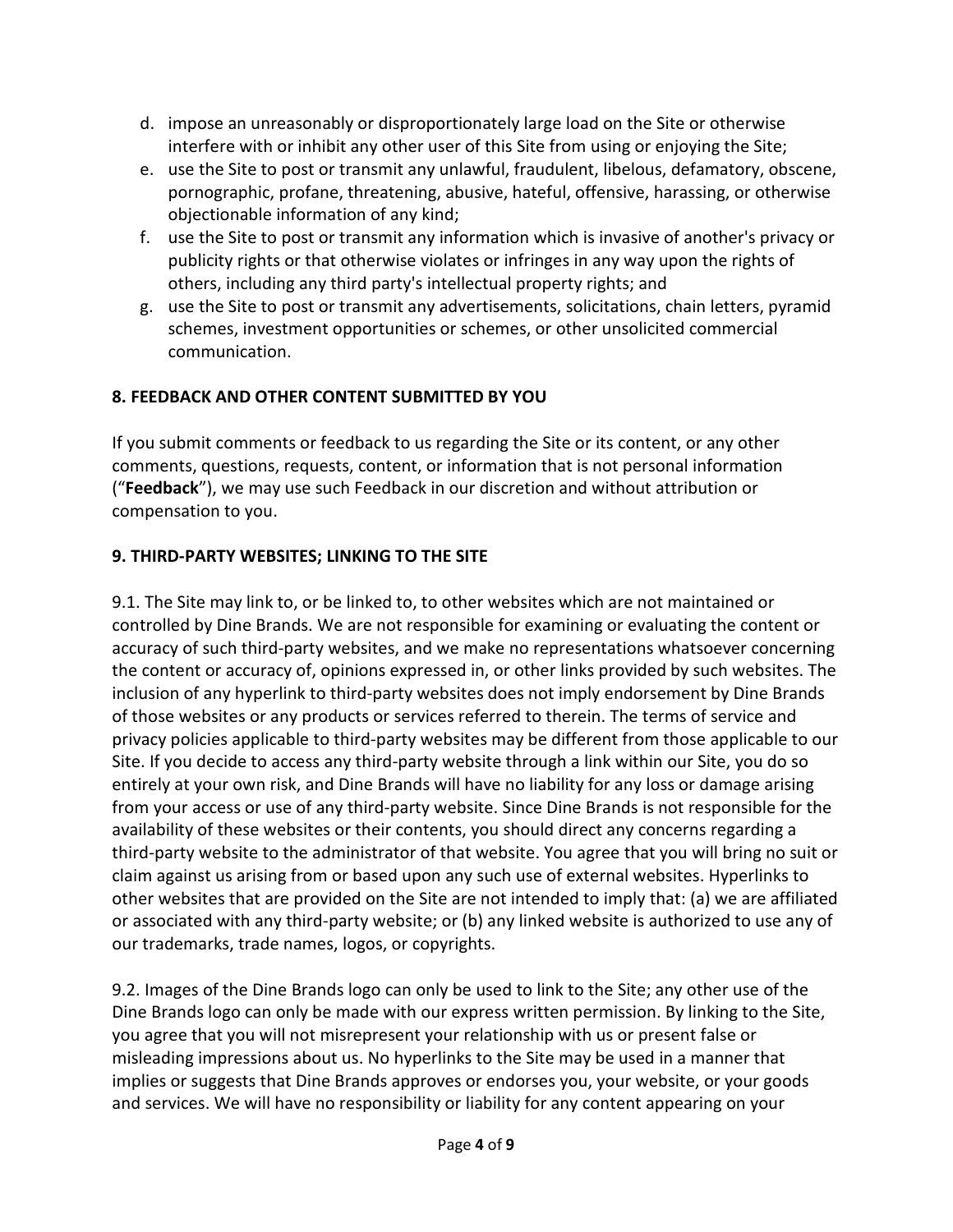website. No hyperlink may appear on any page on your website or within any context containing content or materials that may be interpreted as libelous, obscene, or criminal, or which infringes, otherwise violates, or advocates the infringement or other violation of, any third party rights.

9.3. We reserve the right, at any time and in our sole discretion, to request that you remove from your website all hyperlinks or any particular hyperlink to the Site. We may at any time, in our sole discretion, with or without cause, withdraw the permission granted herein to use the Dine Brands logo and your right to link to any pages on the Site. Upon our request, you agree to immediately remove all hyperlinks to the Site and to cease using the Dine Brands logo for linking purposes. Thereafter, your posting of any future hyperlinks to the Site will require our express written permission.

# **10. DISCLAIMER**

**THE SITE AND THE CONTENT ARE PROVIDED "AS IS" AND "AS AVAILABLE," WITHOUT WARRANTIES OF ANY KIND, WHETHER EXPRESS OR IMPLIED, INCLUDING, WITHOUT LIMITATION, ANY IMPLIED WARRANTIES OF MERCHANTABILITY, FITNESS FOR A PARTICULAR PURPOSE, TITLE, AND NON-INFRINGEMENT, AND ALL SUCH WARRANTIES ARE EXPRESSLY DISCLAIMED AND EXCLUDED, TO THE FULLEST EXTENT PERMITTED BY LAW. SPECIFICALLY, DINE BRANDS AND ITS CONTENT PROVIDERS DO NOT WARRANT THAT: (A) THE USE OF THIS SITE OR ANY THIRD PARTY WEBSITE WILL BE UNINTERRUPTED OR ERROR-FREE; (B) THE USE OF THIS SITE OR ANY SUCH THIRD PARTY WEBSITE WILL ALLOW YOU TO OBTAIN ANY PARTICULAR RESULTS WHATSOEVER; (C) THE CONTENT OR ANY INFORMATION, SERVICE, OR MERCHANDISE PROVIDED THROUGH THIS SITE OR ANY THIRD PARTY WEBSITE ARE OR WILL BE ACCURATE, CURRENT, COMPLETE, RELIABLE, OR OF ANY PARTICULAR VALUE OR QUALITY; (D) ANY DEFECTS IN THE SITE OR IN THE CONTENT WILL BE CORRECTED; OR (E) THE SITE AND THE CONTENT ARE FREE OF VIRUSES OR OTHER DISABLING DEVICES OR HARMFUL COMPONENTS.**

# **11. LIMITATION OF LIABILITY**

11.1. In no event will Dine Brands, its contractors, suppliers, content-providers, and other similar entities, and the officers, directors, employees, representatives, and agents of each of the foregoing (collectively, our "**Representatives**"), be liable to you or any third party for any losses or damages, alleged under any legal theory, arising out of or in connection with: (a) your use of, or reliance on, the Site or the Content; (b) our performance of or failure to perform our obligations in connection with these Terms; (c) the defamatory, offensive, or illegal conduct of other users of the Site or of third parties; or (d) your purchase or use of any goods or services provided by third parties.

11.2. Under no circumstances will Dine Brands or our Representatives be liable to you or any third party for any indirect, consequential, incidental, punitive, special, or similar damages or costs (including, but not limited to, lost profits or data, loss of goodwill, loss of or damage to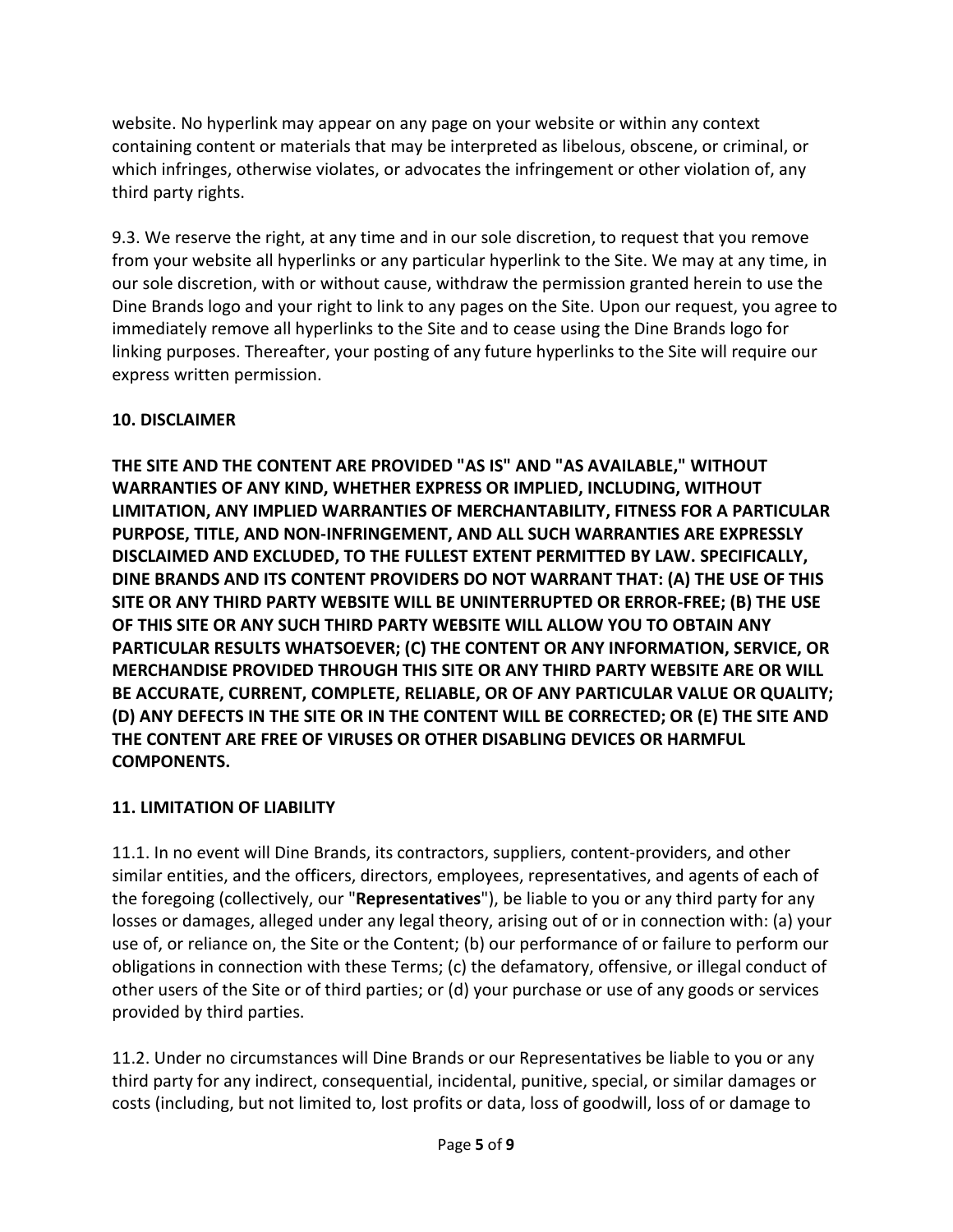property, loss of use, business interruption, and claims of third parties) arising out of or in connection with these Terms or the use of the Site or the Content, or the transmission of information to or from the Site over the Internet, even if we were advised, knew, or should have known of the possibility of such damages or costs. In a jurisdiction that does not allow the exclusion or limitation of liability for certain damages, the liability of Dine Brands and the Representatives will be limited in accordance with these Terms to the extent permitted by law.

11.3. Without limiting any of the foregoing, if Dine Brands or any of its Representatives is found liable to you or to any third party as a result of any claims or other matters arising under or in connection with these Terms, the Site, or your use of the Site, the maximum liability for all such claims and other matters will not, in any calendar year, exceed the greater of the amount you paid for use of the Site or \$100.

# **12. INDEMNIFICATION**

You agree to defend, indemnify, and hold harmless Dine Brands, and our officers, directors, employees, representatives, and agents, from and against all claims, demands, suits, or other proceedings, and all resulting loss, damage, liability, cost, and expense (including reasonable attorneys' fees), arising out of: (a) content, Feedback, data, or information that you submit, post to, or transmit through the Site; (b) your access to and use of the Content, the Site, and other materials, products, and services available on or through the Site and Dine Brands; (c) your violation of these Terms; (d) your violation of any rights of any third party; (e) your website; and (f) any unauthorized use of a username, password, or account number. We reserve, and you grant to us, the right to assume the exclusive defense and control of any matter subject to indemnification by you hereunder.

# **13. BINDING ARBITRATION; CLASS ACTION WAIVER**

This section applies to any dispute **EXCEPT DISPUTES RELATING TO THE ENFORCEMENT OR VALIDITY OF YOUR OR DINE BRANDS' INTELLECTUAL PROPERTY RIGHTS**. The term "dispute" means any dispute, action, or other controversy between you and Dine Brands arising out of or in connection with these Terms (including without limitation our Privacy Policy) and/or your use of the Site, whether in contract, warranty, tort, statute, regulation, ordinance, or any other legal or equitable basis. The term "dispute" will be given the broadest possible meaning allowable under law.

13.1. **Notice of Dispute**. In the event of a dispute, you or Dine Brands must give the other a Notice of Dispute, which is a written statement that sets forth the name, address, and contact information of the party giving it, the facts giving rise to the dispute, and the relief requested. You must send any Notice of Dispute by U.S. Mail to Dine Brands Global, Inc., Attention: Legal Department, 450 N. Brand Blvd., 7th Floor Glendale, CA 91203. Dine Brands will send any Notice of Dispute to you by U.S. Mail to your address if we have it, or otherwise to your email address. You and Dine Brands will attempt to resolve any dispute through informal negotiation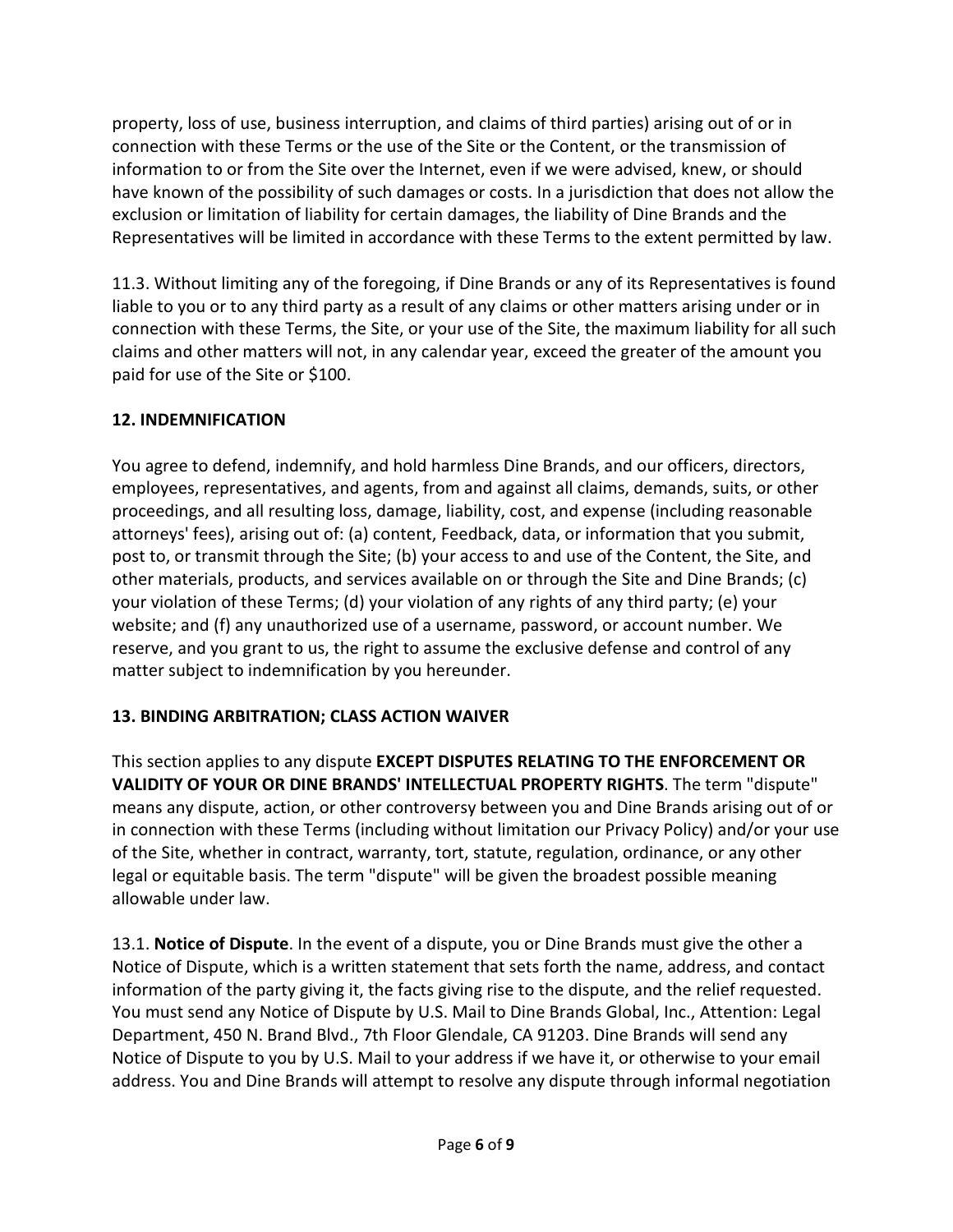within 60 days from the date the Notice of Dispute is sent. After 60 days, you or Dine Brands may commence arbitration.

13.2. **Small Claims Court**. You may also litigate any dispute in small claims court in your county of residence or Los Angeles County, California, U.S.A. if the dispute meets all requirements to be heard in the small claims court. You may litigate in small claims court whether or not you negotiated informally first.

13.3. **Binding Arbitration**. If you and Dine Brands do not resolve any dispute by informal negotiation or in small claims court, any other effort to resolve the dispute will be conducted exclusively by individual confidential binding arbitration governed by the Federal Arbitration Act ("**FAA**"). Class arbitrations are not permitted. You are giving up the right to litigate disputes in court before a judge or jury (or participate in court as a party or class member). Instead, all disputes will be resolved before a neutral arbitrator, whose decision will be final except for a limited right of appeal under the FAA. You will have a reasonable opportunity to participate in the process of choosing an arbitrator. Any court with jurisdiction over the parties may enforce the arbitrator's award.

13.4. **Class Action Waiver.** Any proceedings to resolve or litigate any dispute in any forum will be conducted solely on an individual basis. Neither you nor Dine Brands will seek to have any dispute heard as a class action, Private Attorneys General Act action, or in any other proceeding in which either party acts or proposes to act in a representative capacity. No arbitration or other proceeding will be combined with another without the prior written consent of all parties to all affected arbitrations or proceedings**.**

13.5. **Arbitration Procedure**. Any arbitration will be conducted by JAMS under its comprehensive arbitration rules and procedures. If you are a consumer as defined by JAMS, the JAMS Consumer Arbitration Minimum Standards will also apply which include the right to an inperson hearing. You agree to commence arbitration only in your county of residence or in Los Angeles County, California, U.S.A. The arbitrator is authorized to award all relief, and only that relief, available under applicable law (i.e., the relief that would have been available to the parties had the dispute been heard in court), subject to these Terms. Any exchange of information will adhere to the JAMS rules. The arbitrator's award will consist of a written statement providing for the disposition of each claim. The award will also provide a concise written statement of the essential findings and conclusions on which the award is based. The arbitrator's award shall be binding and may be entered as a judgment in a court of competent jurisdiction. For more information, review the JAMS website. You or Dine Brands may seek any interim or preliminary relief from a court of competent jurisdiction, necessary to protect its rights or property pending the completion of arbitration.

13.6. **Fees and Costs**. If you are a consumer (as defined under JAMS rules) and you commence arbitration against Dine Brands, the only fee required to be paid is an initial case management fee which is approximately equivalent to current court filing fees. All other costs will be borne by Dine Brands. If Dine Brands commences arbitration against a consumer, Dine Brands will pay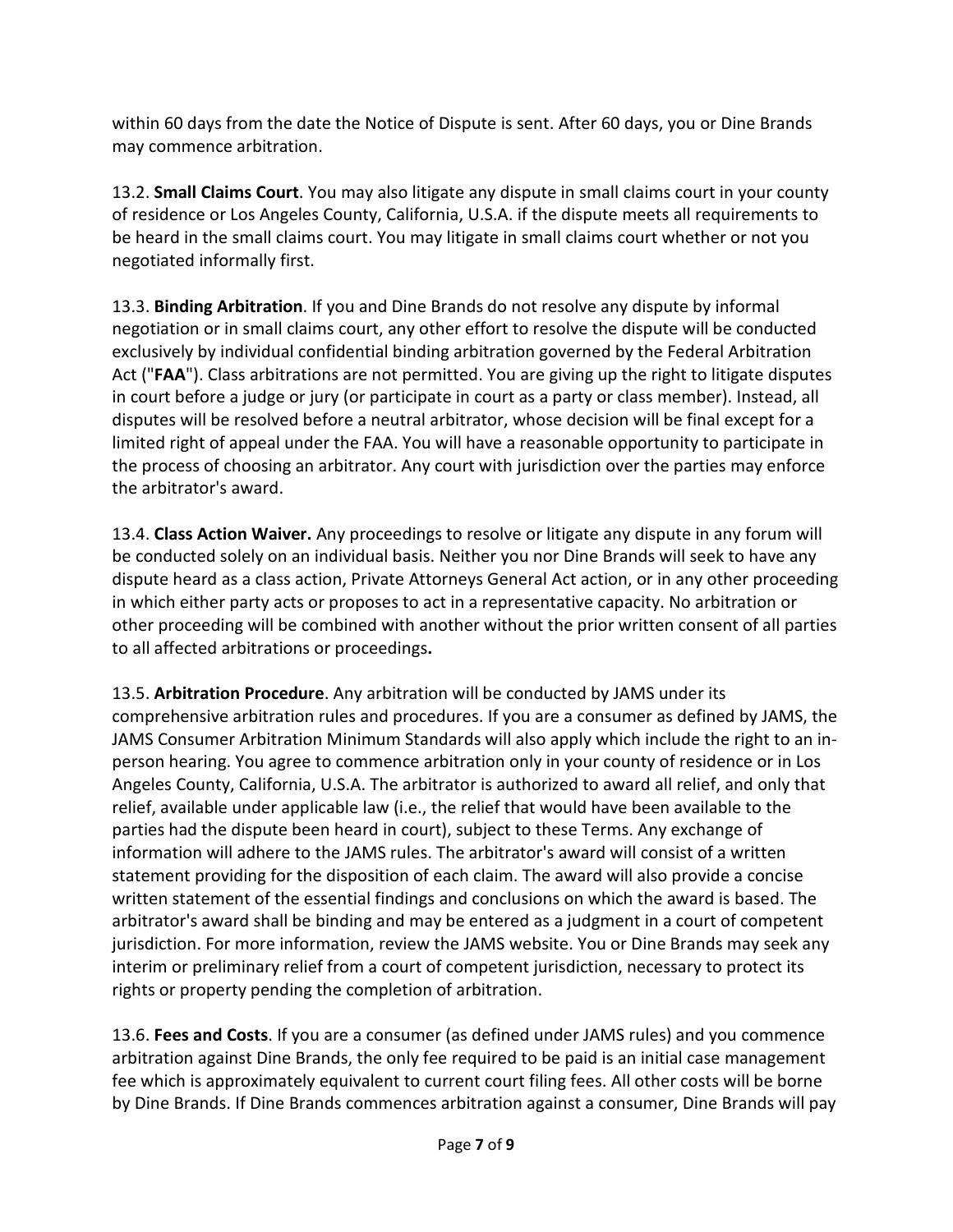for all costs associated with the arbitration. If you are not a consumer, then you and Dine Brands each will pay a pro rata share of the arbitration costs. The parties are responsible for paying their own attorneys' fees. For arbitrations outside of California, the arbitrator shall have the authority to award attorneys' fees and costs to the prevailing party if such an award is allowed by law. For arbitrations within California, the arbitrator shall have the authority to award attorneys' fees and costs to a claimant who prevails against Dine Brands if such an award is allowed by law.

13.7. **Claims or Disputes Must Be Timely Filed**. To the extent permitted by law, any claim or dispute to which this Section 13 applies must be filed within one year in small claims court pursuant to Section 13.2 of these Terms or in arbitration pursuant to Section 13.3 of these Terms, unless a longer limitations period for bringing such claims is provided by law. The limitations period begins when the claim or Notice of Dispute first could be filed. If such a claim or dispute is not filed within the relevant limitations period, it is permanently barred.

13.8. **Conflict with JAMS Rules**. These Terms govern to the extent they conflict with JAMS Comprehensive Arbitration Rules and Procedures.

13.9. **Severability**. If the class action waiver in Section 13.4 of these Terms is found to be illegal or unenforceable as to all or some parts of a dispute, then this Section 13 will not apply to those parts. Instead, those parts of the dispute will be severed and proceed in a court of law, with the remaining parts proceeding in arbitration. If any other provision of this Section 13 is determined to be illegal or unenforceable, that determination will not affect the validity or enforceability of any other provision, all of which shall remain in full force and effect. If necessary to effectuate the intent of the parties to resolve a dispute through arbitration, a court of competent jurisdiction should reform this Agreement.

# **14. MISCELLANEOUS**

14.1. These Terms constitute the entire agreement with respect to your access to and use of the Site and the Content.

14.2. These Terms will be construed and enforced in accordance with the laws of the State of California, without giving effect to their principles of conflicts of law. By using the Site, you waive any claims that may arise under the laws of other states, countries, territories, or jurisdictions.

14.3. Our electronically or otherwise properly stored copy of these Terms will be deemed to be the true, complete, valid, authentic, and enforceable copy, and you agree that you will not contest the admissibility or enforceability of our copy of these Terms in connection with any action or proceeding arising out of or relating to these Terms.

14.4. Any provisions of these Terms that are reasonably inferable to have been intended to survive termination (including, but not limited to, any provisions regarding limitation of our